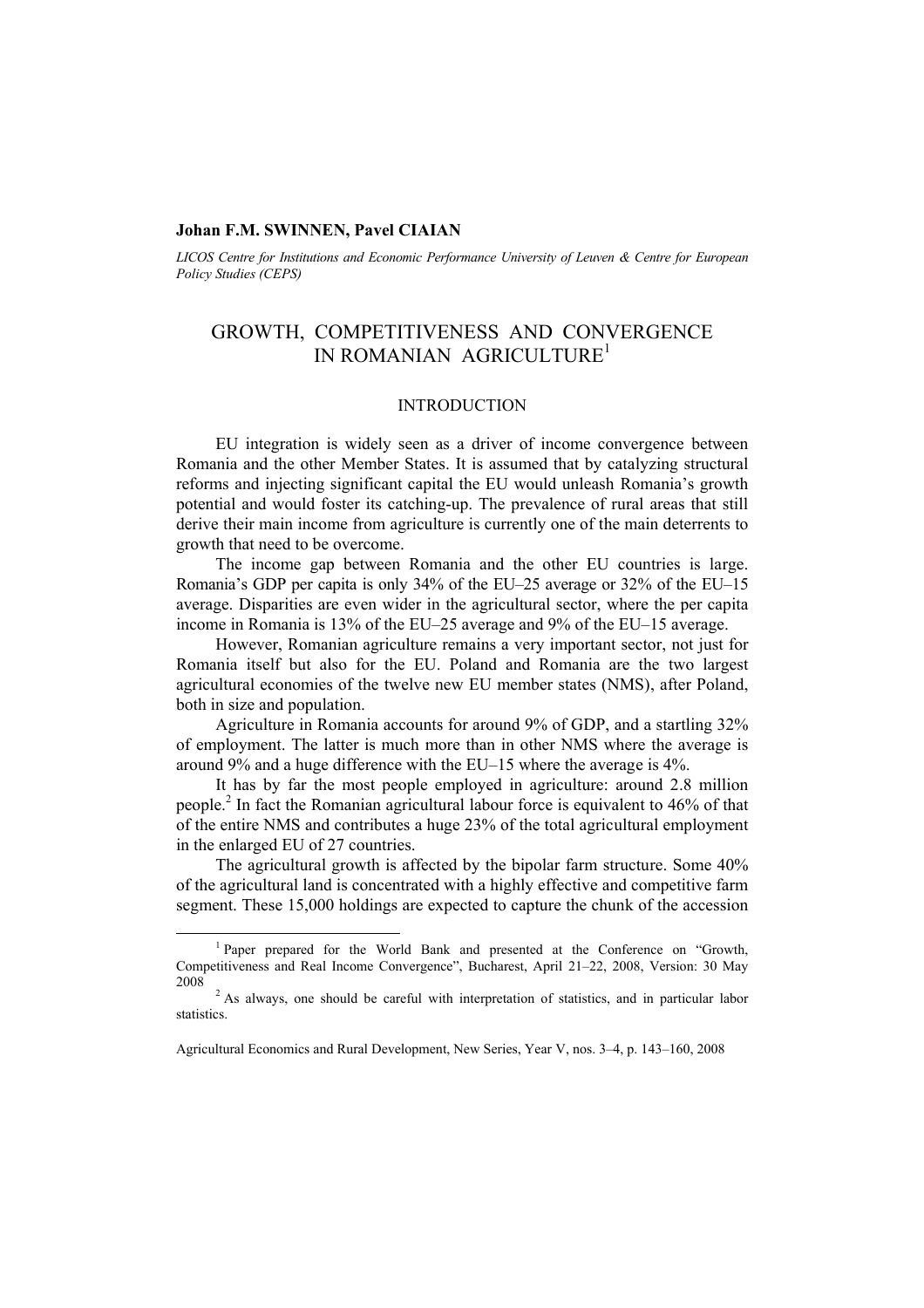benefits but also to achieve significant efficiency and productivity gains. In pair, an equal share of land is utilized by no less than 4 million individual holdings, *i.e.* 90% of the total number of farms. Averaging 1.4 hectares, these smaller units deter full-speed economic take-off in agriculture. In turn, they provide livelihood to 90% of the over 8 million Romanians involved full-time or part-time in agricultural activities.

Moreover, the structural problems are strongly correlated with income and poverty problems. Almost sixty percent of peasant incomes come from in-kind incomes, and many of them live in poverty. Hence, it is clear that important restructuring needs to take place to fully integrate the agricultural sector of Romania into the growth process and can be competitive.

An important issue is to what extent and how the significant funds flowing now to agriculture under the Common Agricultural Policy (CAP) will affect the Romanian farm sector and its restructuring and development process. The expected transfers from the EU budget go as high as 2 billion euro annually over 2007–13. But, as we will argue in this paper, domestic policy remains important for Romanian agriculture; and also the choices which the Romanian government makes in allocating the EU subsidies.

This paper will review the progress in convergence of Romanian agriculture and what are key issues in achieving such convergence. This paper complements the paper by Cristina Cionga and Lucian Luca and the paper by Daniela Giurca, both of which focus strongly on the Romanian farm sector. In addition there are several recent reports on the state of the Romanian agricultural and rural economy. These reports are important contributions to the debate.

We will not repeat the arguments and analysis in these papers and reports. Instead, our paper presents a broader and more comparative framework. We interpret the agricultural developments in Romania in the perspective of the entire economy and in an international perspective. For example, we compare the convergence indicators in Romania with those of in other NMS, in particular in Poland, Hungary, Czech Republic, Slovakia, Latvia, Lithuania and Estonia (which we refer to as the NMS–7). We also interpret some other.

The paper is organized as follows. We will first describe the recent evolution of the Romanian agriculture and how it compares with the other NMS and with the EU as a whole, and as such analyzing the dynamics of the growth and convergence process. Then we analyze a series of key factors affecting this process and draw conclusions on how the public sector can maximize the growth potential of the bipolar Romanian agriculture.

#### CONVERGENCE?

To start we review evidence on convergence of Romanian agriculture with the EU. We present a series of indicators and compare the developments in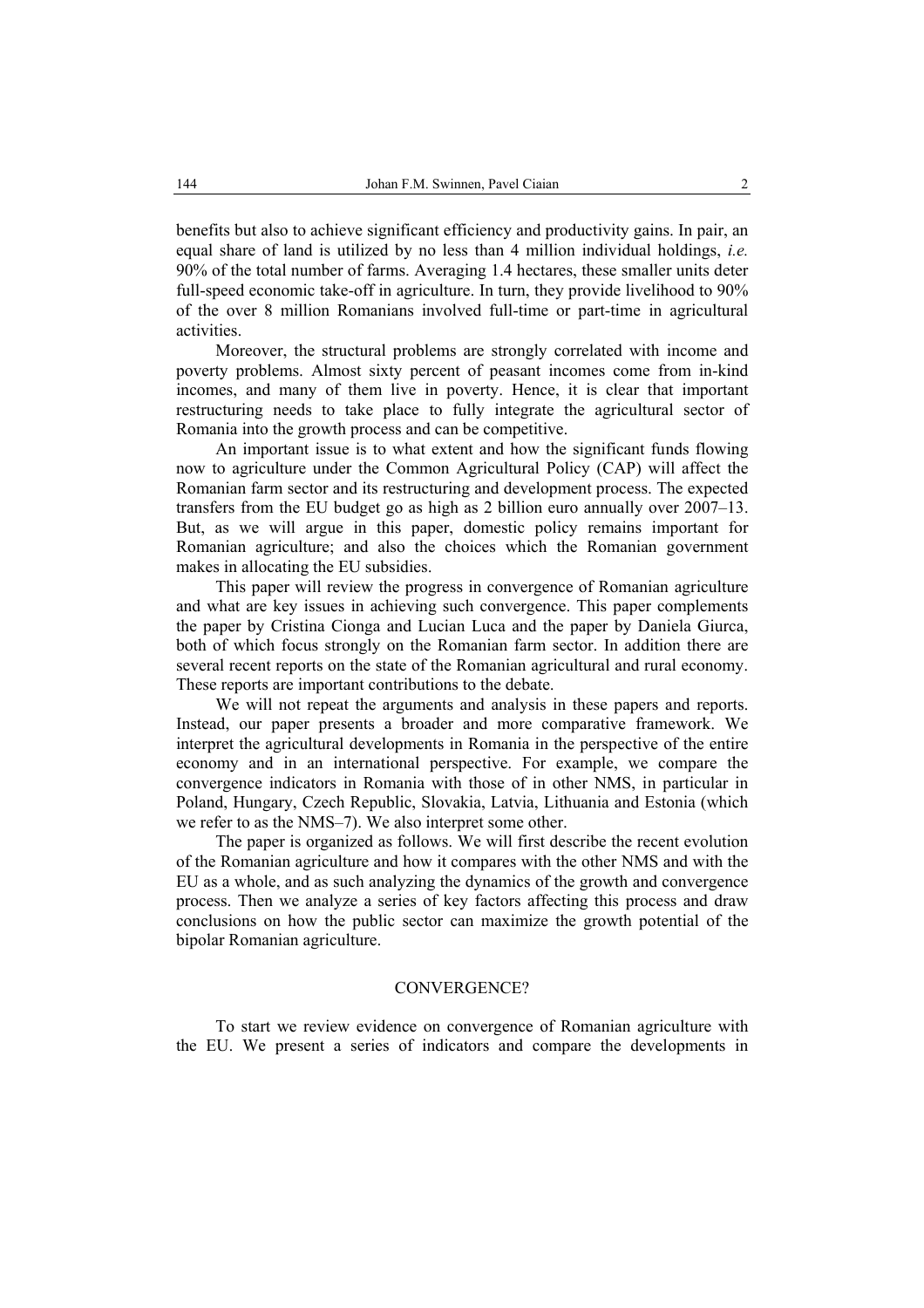Romania with those in other NMS, in particular in Poland, Hungary, Czech Republic, Slovakia, Latvia, Lithuania and Estonia (which we refer to as the NMS–7).<sup>3</sup> For consistency we used data from Eurostat.

Figures 1–13 present the evolution of a series of convergence indicators over the past decade. The indicators measure the gaps between Romania and the NMS7 and the EU–15. The convergence indicators include general indicators (such as GDP per capita and unemployment), the share of agriculture in the economy and in employment, agricultural output indicators, and several indicators of agricultural productivity. Productivity indicators include labor productivity, measured as gross value added in agriculture per agricultural worker, land productivity (grain yields) and livestock productivity (milk yield).

#### **Convergence in the NMS7**

Regarding the evolution in the NMS7 we can conclude from the figures that there has been major growth in incomes and agricultural productivity in the NMS7. Yields and labour productivity increased strongly over the past years in NMS7 agriculture. Productivity, incomes and profits in NMS7 agriculture are considerably higher now than they were five years ago, before accession.

The rise in agricultural productivity and incomes is due to a combination of factors, such as improved factor markets, improved institutions, investment in the food chain, spillover effects of growth of the general economy, etc.

The gap between NMS7 and the EU15 in terms of income and productivity has also declined significantly over the past years. Various socio-economic indicators, such as agricultural productivity, unemployment, overall GDP, the share of agriculture in GDP and employment, show that the differences between the NMS7 and the EU15 are diminishing over time, and, for some of these, rapidly so.

The reduction in the gap between NMS7 and EU15 has been strongest in yields. For some commodities, such as grains in Central Europe and in dairy throughout the NMS7, the average NMS7 yields are close to the EU15 average.

In contrast, despite a marked increase, there still remains a significant gap in terms of income per capita and labour productivity in agriculture (value added per worker) between NMS7 and the EU15.

### **Convergence in Romania**

The indicators in the figures present a mixed picture in terms of convergence of Romania compared to convergence in the NMS7. In terms of general economic development (GDP per capita Romania is doing well) and convergence is clearly occurring, albeit that Romania starts from a lower level.

 <sup>3</sup> <sup>3</sup> We did not include Slovenia since it already had a much higher level of income and a highly subsidized agriculture prior to accession. We also did not include Bulgaria in the NMS7 since it joined the EU at a different time.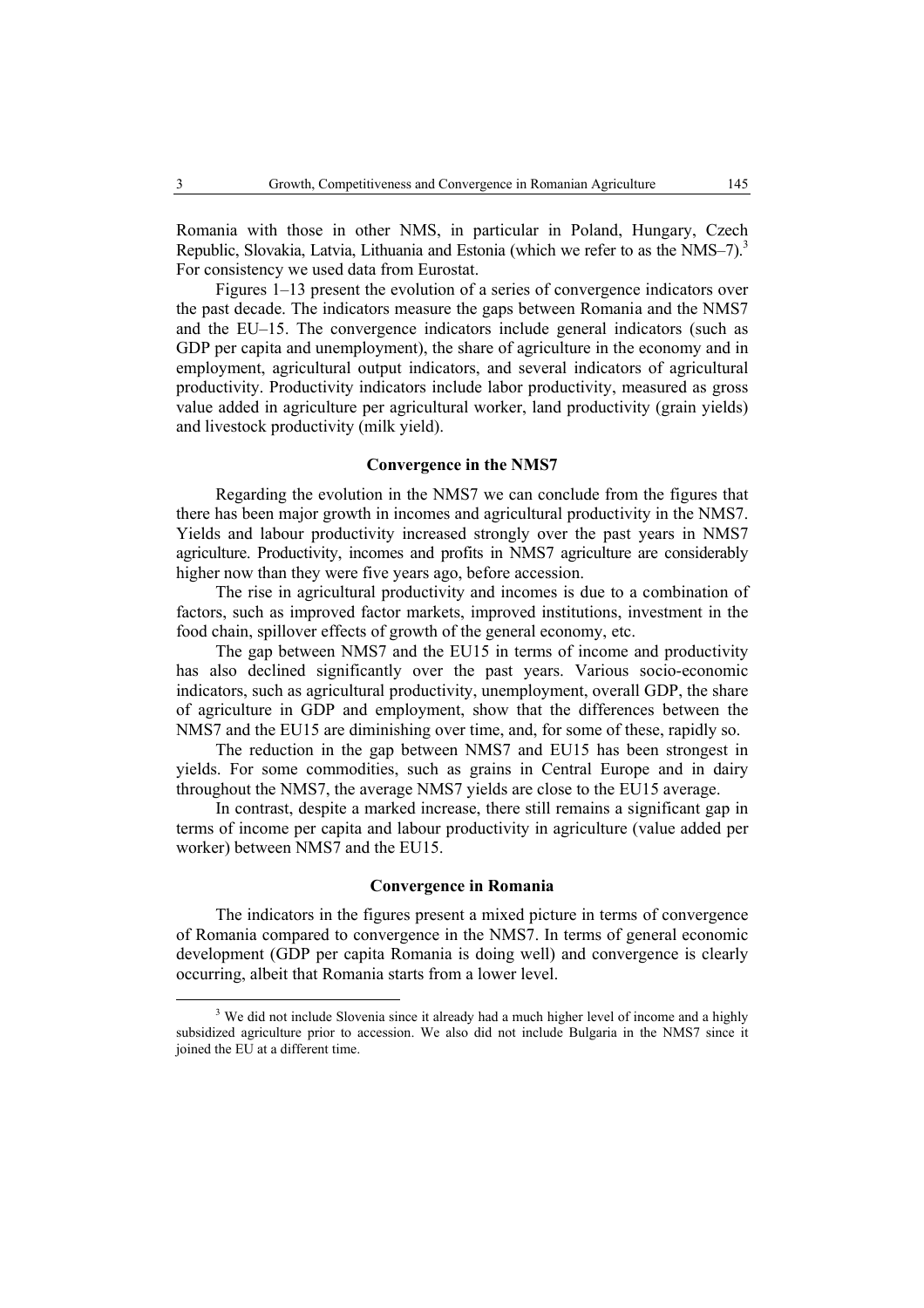In terms of the importance of agriculture in the economy, there is also a converging trend occurring, just as in the NMS7; but again the level of Romania is still quite different (Figure 3).

In terms of the evolution of agricultural output, Romania is doing better than the other countries – at least over the past years. However, in itself agricultural output is not a good indicator if growing output is not based on increased productivity. And in terms of the productivity indicators, there is mixed evidence. Indicators of labour productivity (GVA/employee) indicate convergence between Romania and the EU–15. However, indicators of land and livestock productivity do not show convergence (Figures 4–8).

# A BI-POLAR FARM STRUCTURE

It is well-known that Romania has a bi-polar farm structure. Even under the communist system household farming was important in some regions of Romania, in particular in the less favoured and less fertile areas. For example, around 30% of land was used by household farms in some areas of Transylvania.

The initial transition was characterized by a rapid break-up of the collective farms and a radical shift towards household farming in much of the country. On average, the share of total agricultural land used by household farms increased from less than 10% before the transition to 61% by 1993. In no other Central or East European country, with the exception of Albania, was there such a radical and rapid break-up of the collective farms. This radical restructuring process caused many disruptions, both in access to inputs and output markets and in technology, such as irrigation infrastructure. In most plain areas however, large-scale farming remained very important.

Large-scale corporate farms still use a large share of agricultural land, most of it in the best agricultural regions. They have reduced labor use in the past years and have invested importantly.

In contrast, many household farms are poor, have little access to outside finance and face major difficulties selling their commodities on the market. Many are subsistence farms, producing mainly for home consumption. The farms use mostly land owned by the household although some of the better ones rent in some land. The land operated by the farms is often split in small, fragmented plots. The farmers are old, on average, and a considerable amount combines pensions with in-kind income from farming.

# FARM REORGANIZATION AND AGRICULTURAL LABOR

In order to solve the problems associated with the bipolar structure of Romanian agriculture, we need to understand its causes; otherwise we may be addressing symptoms, rather than fundamental factors.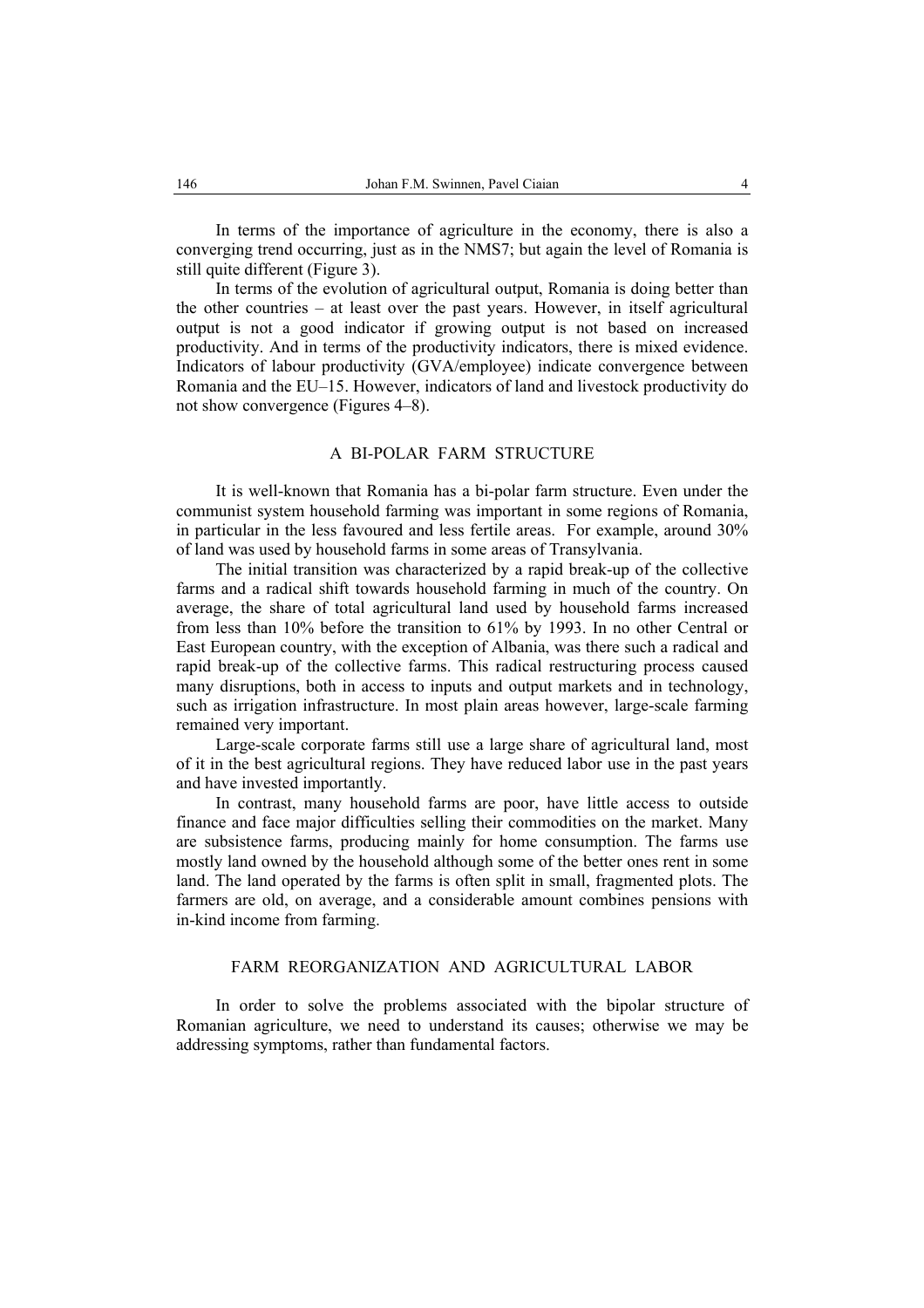While land restitution is routinely blamed for the land and farm fragmentation problems in Romania, this simple assertion does not survive a more critical analysis when looking at international evidence. Land was restituted to (highly dispersed) land owners in very fragmented plots in e.g. the Czech Republic and Slovakia. However, in both countries there is very little farm fragmentation. Instead farm land is operated in very large, consolidated farms. The share of land used by household farms was less than 10% in Slovakia and less than 20% in the Czech Republic after 5 years of transition, and has grown only slowly since.<sup>4</sup>

The main differences between Romania and those countries is not in the land reform, but rather has to do with other economic and institutional factors, including changes in agricultural employment, general economic developments, social security systems, the development of rural factor markets, and the restructuring of the agri-food chain.

Probably the most striking phenomenon of Romanian agriculture is the sheer size of the farm population. The share of agriculture in total Romanian employment is around 32%. This share is extremely high. In Europe, only Albania and Moldova are close to the Romanian share. In all other countries, even relatively poor countries such as Bulgaria and the Baltics, the share is considerably lower (see Figure 9).

Moreover, what is remarkable about agricultural employment in Romania is that, in contrast to the other CEE accession countries, agricultural employment continued to increase in Romania until 2001. In countries like Hungary and the Czech Republic agricultural employment declined strongly already in the early to mid 1990s, in early transition, evolving towards levels of employment more consistent with long-run equilibria. In other countries, such as Slovenia, Latvia, Lithuania and Poland – also countries with many small farms – there was much less outflow of labour in early transition. In fact in several of these countries agriculture acted as a "buffer" during early transition<sup>5</sup>. However even in these countries agricultural employment gradually started declining in the second half of the 1990s as institutional reforms reduced labour constraints, and alternative employment developed.

In fact as figure 10 illustrates, Romania is the *only* country where employment increased in the 1996–2001 period. The increase in the latter period is mainly caused by the strong economic decline in the 1996–1999 period, when the decline in industrial employment caused people to fall back on farming as a survival strategy.

 $\overline{4}$ <sup>4</sup> In fact, restitution of land has generally caused a consolidation of land rather than fragmentation due to asymmetric transaction costs between former collective farm managers and potential individual farmers; see: Mathijs, E., and J.F.M. Swinnen. 1998. "The Economics of Agricultural Decollectivization in East Central Europe and the Former Soviet Union." *Economic Development and Cultural Change* 47:1–26. 5

For an explanation of the various "patterns" of labor adjustments in the CEE countries, and how these relate to the restructuring of the farms, see: Swinnen, J., Dries, L., and K. Macours. 2005. "Transition and Agricultural Labour." *Agricultural Economics* 32(1): 15–34.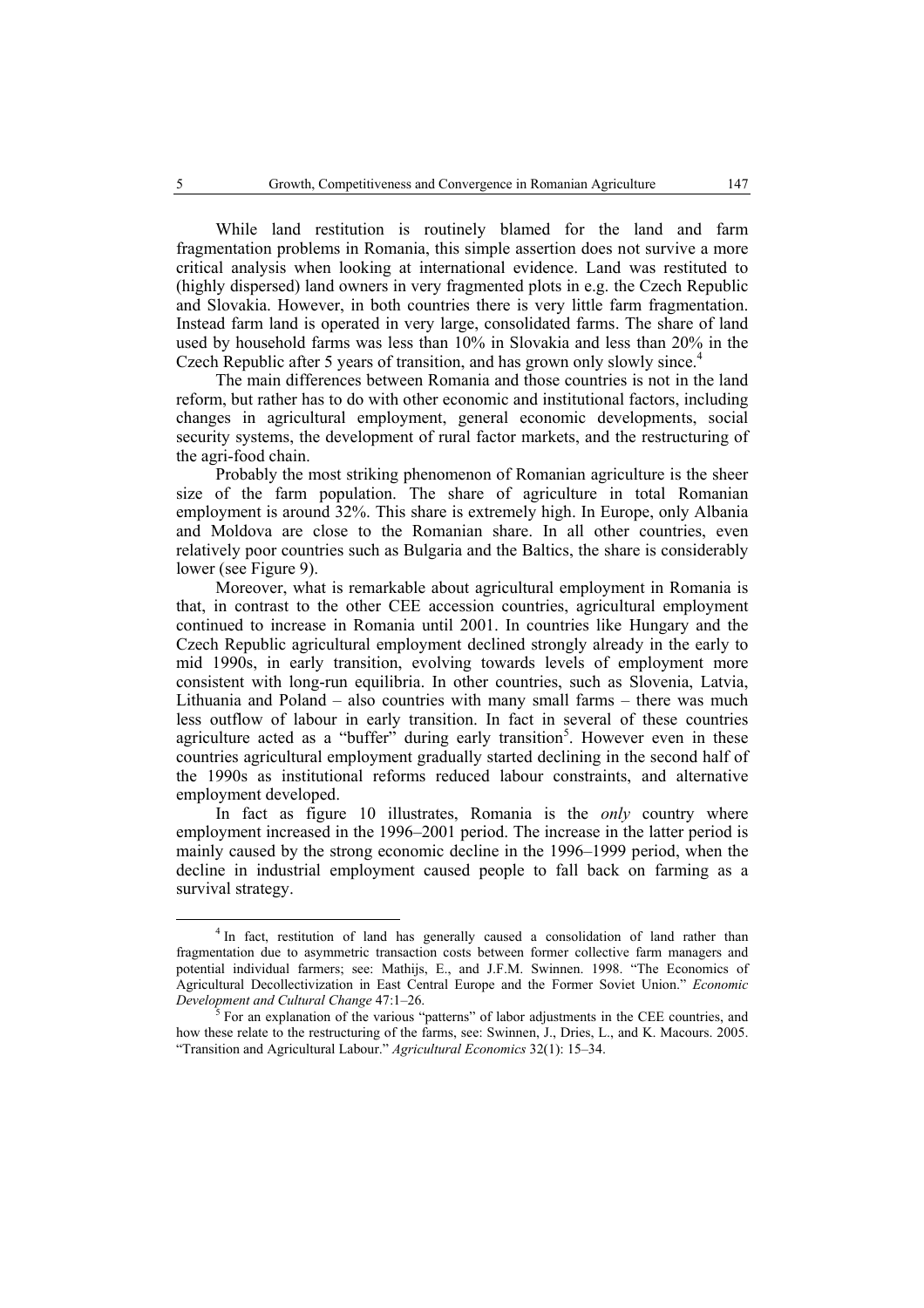However, since 2001 agricultural employment has started declining, and consistently so. The pattern of Romania is similar to the pattern of Poland, but with a delay of about four years, as agriculture also absorbed labor in Poland during early transition, and started shedding labor after 1997 – four years before the similar change in trend occurred in Romania.

What has this labour story to do with the convergence, growth, and farm competitiveness issues which are the focus of this paper? The answer is that it will not be possible to stimulate consolidation and sustainable growth of the small farms to become part of a competitive agricultural sector in the medium run if one does not address the problem of overemployment in agriculture. In other words, it is not the fragmentation which causes overemployment, but it is the inflow of labour which is an important cause of the fragmentation. And if fragmentation prevents growth and convergence, one should address the basic problems, which is the labor market problems.

### STRUCTURE OF THE LABOUR FORCE AND EMPLOYMENT IN OTHER SECTORS

The creation of off-farm employment, both urban and rural, is obviously an important task. This requires investments in rural infrastructure, rural finance, and human capital (see also the Romanian Rural Development Strategy).

Human capital is low in rural areas. A 2003 survey showed that the average age of rural household heads, most of whom are active in farming, was around 55 years. About 60% of them only had primary or secondary school education. Only very few (less than 2%) had higher education.

Inadequate human capital is a very important constraint, not only for agricultural labour restructuring, but more generally for business development and economic activities in rural areas. Empirical studies confirm that in transition countries education is positively correlated with enterprise development, both farming and non-farming. Better education increases the probability of a business start-up and the efficiency of the enterprise. Studies find a non-linear relationship between human capital and farming activities. For example, the impact of education on the development of new farming enterprises is non-linear because beyond a certain level of education individuals tend to leave agriculture and choose for non-agricultural employment (Rizov and Swinnen, 2002).<sup>4</sup>

Migration has been a very important element in Romanian rural areas. Initially there was a strong inflow of labor into rural areas. The crisis in industry in the second half of the 1990s had an important impact on the rural labour force.<sup>7</sup>

 <sup>6</sup>  $6$  Rizov, M., and J. Swinnen. 2004. "Human Capital, Market Imperfections, and Labor Reallocation in Transition." *Journal of Comparative Economics* 32:745<sup>−</sup>774. 7

Economic development during transition can be separated in four periods: strong output decline in 1989–1992; a rebound in 1993–1996 and a new decline (around 15% GDP decline) in 1997–1999 following reforms and restructuring imposed on industry and mining in Romania. Since then output accelerated from a decline or small increase at the beginning of 2000s to a yearly growth of more than 5% in 2003–2007.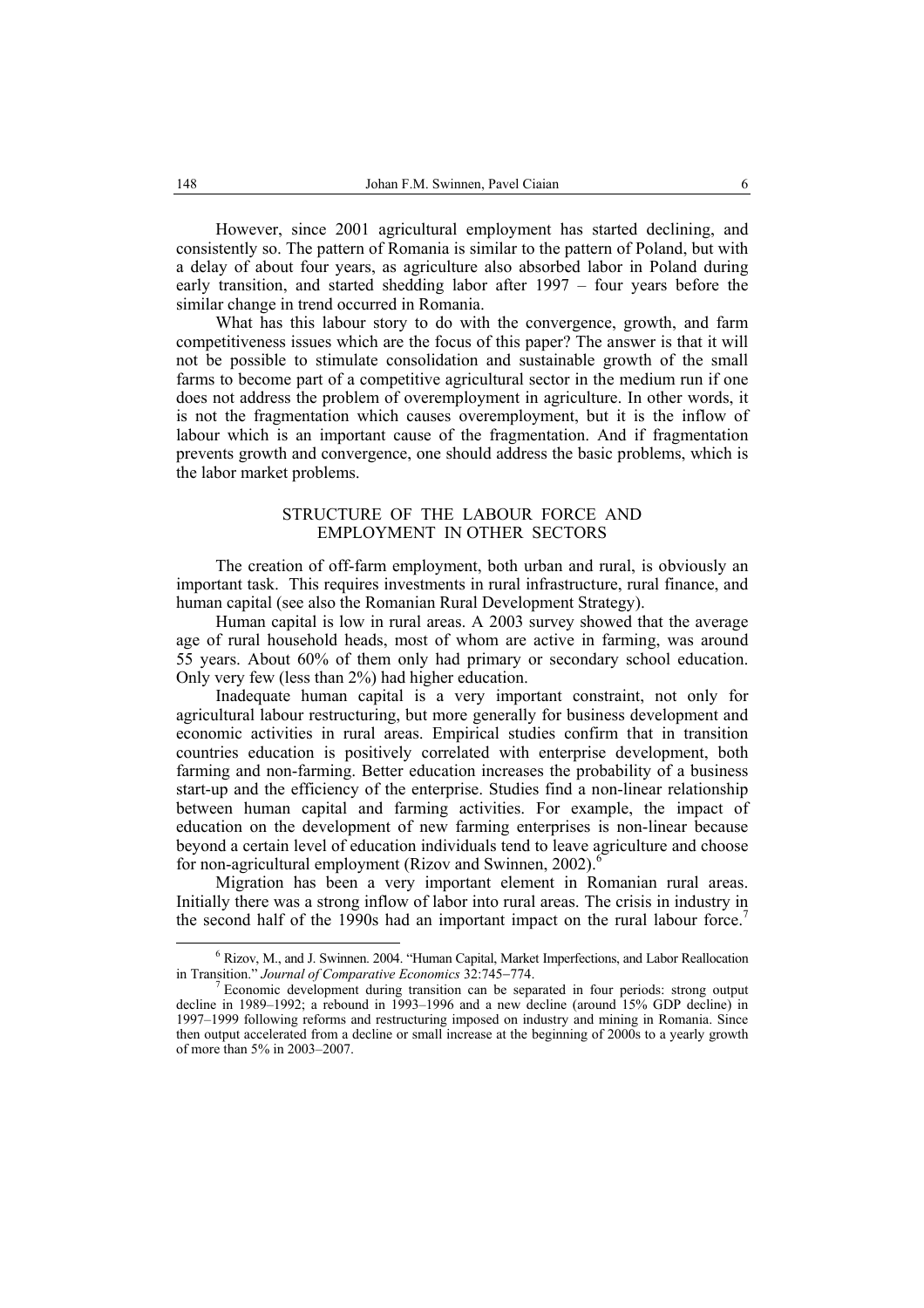There was a substantial inflow of young, better educated (mainly high school), workers in the rural areas: the rural group of 15–30 year old increased by 15% between 1996 and 2000. In recent years there has been a strong migration abroad from rural areas. This concerns mostly younger people, while older people continue to in-migrate, according to official data. I refer to the papers on migration at the Bucharest conference for more details.

# PENSIONS AND THE AGE STRUCTURE

In itself there is nothing unusual about Romania in that average employment in farming is of old age – and lowly educated. This is also the case in some much richer NMS. For example, in Slovenia about 45% of agricultural labour is over 55 years old and almost 70% of the agricultural labour force has at best finished primary school. Even in the EU–15 more than half the farmers are older than 55 years (see Box 1).

*Box 1. Some Characteristics of Farms in the EU–15* 

| • Three quarters are part-time farmers.                            |
|--------------------------------------------------------------------|
| • 96% are family farms.                                            |
| • 59% of all farms cultivate 5 hectare or less.                    |
| • 75% of all Mediterranean farms cultivate 5 hectare or less.      |
| • 3% of all farms cultivate more than 100 hectares.                |
| • The average herd size in Austria is 10 cows per farm.            |
| • Three quarters of Portuguese cattle herds have less than 5 cows. |

However, what is remarkable in Romania is the strong difference in terms of employment dynamics. On aggregate, 45% of the total Romanian population lives in rural areas. However, according to the 2003 data, for the population over 55 years, this share was 57%, and for the population over 65 it was 59%. These population groups make up an important share of rural employment. Household labour force survey results indicate that the group of 50–64 years accounted for 25% of total rural employment in 2001. More importantly, the group of over 65 years accounted for 19% in 2001, and had increased from 17% in 1996. As Figure 13 illustrates, the employment rate is close to 25% for the rural population over 65 years, while it is very low for the urban population.

The age structure issue is reinforced when looking at *agricultural* employment. For the rural population as a whole, 70% is employed (at least partially) in agriculture in, 2003. The share grows significantly with age. For the group of 50–64 years, the share of agriculture in employment is 84%; and for the group above 65 years the share is 100% – they only work in agriculture.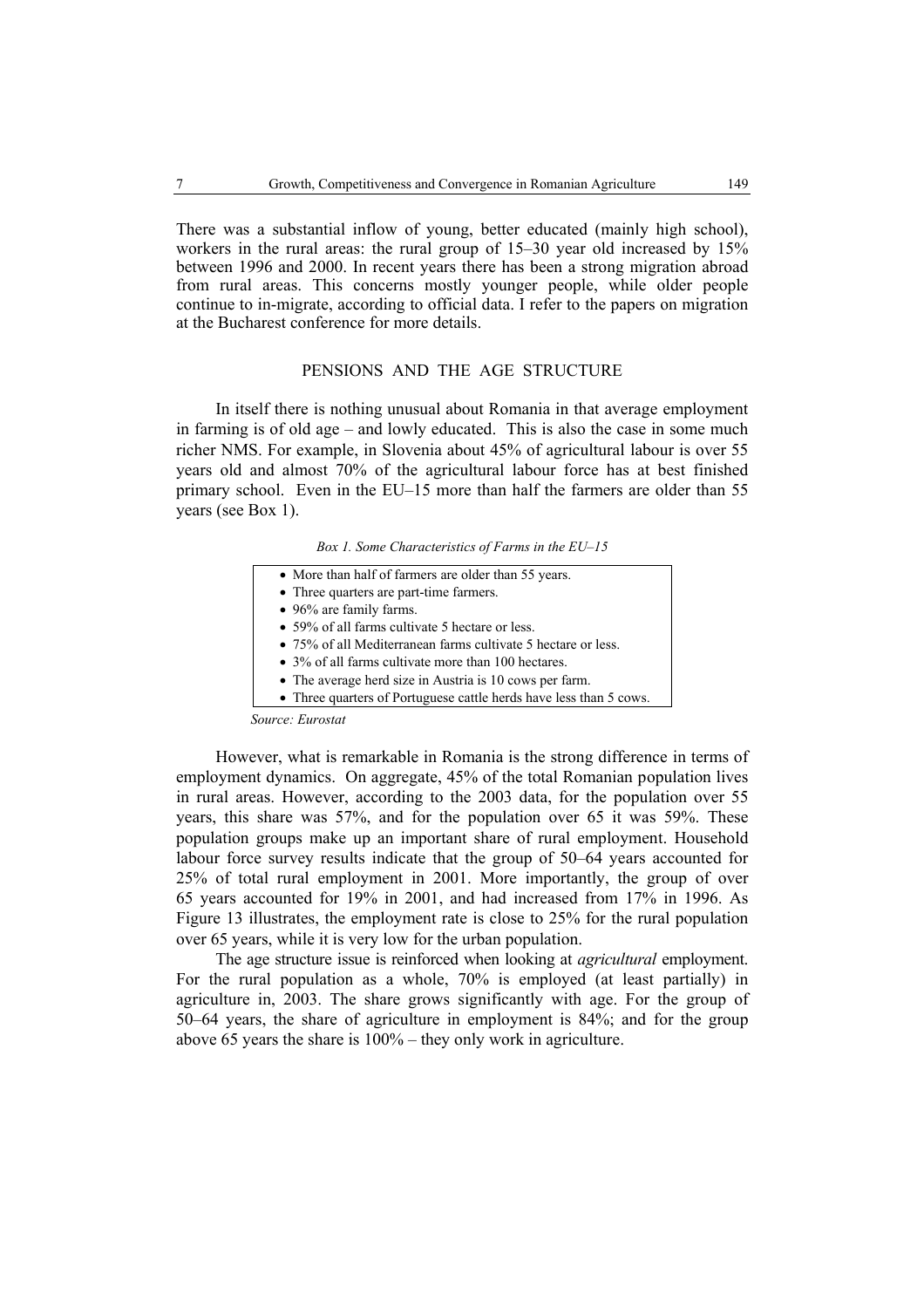An important reason for this high agricultural employment among old people is the pension system – or lack of it. While pensions have been increased in the past years, since they started from such a low base, the pension levels are still very low.

Since 2001 there was a continuous outflow of labour at approximately 4% per year. In this way Romania is closest to Poland which also has a lot of small farmers and where the outflow started four years earlier (Figure 11). The delay in Romania was caused by a strong labour inflow into agriculture in the early to mid transition. In Poland the agricultural labour never exceeded the 1989 level (Figure 12).

#### **External Factors**

Growth of the non-agricultural economy is crucial for absorbing surplus labor in agriculture. This can contribute to poverty reduction as agricultural labour outflow improves access to land and expands the farm size. Small farms are expected to benefit from growth of the non-agricultural economy. However, low human capital of rural households is a constraining factor and limits their benefits from growth.

The growth and investments of the food industry and agribusiness is probably more important than agriculture itself for convergence and competitiveness in agriculture. The development of modern supply chains improves farmers' access to markets, particularly farmers who get better opportunities to market their outputs as well improved access to inputs.

Major advances have been made in Romania as well as in other transition countries over the past decade, especially through foreign investment in the food industry – and agribusiness more generally. Food companies have introduced contracts with farms, which, in regions and sectors where farms face major market imperfections, assist farms both in accessing inputs and in bringing their supplies to the processing or marketing companies.

Improving competitiveness also requires a focus on the quality of agro-food production. This is particularly important in the  $21<sup>st</sup>$  century and especially after EU accession. Such quality strategy is mostly outside the traditional CAP, although some support can be obtained under de second pillar.

### **Impact of CAP subsidies**

Romania will spend around 2 billion euro per year until 2013 in CAP payments, which is approximately a 50–50% distribution between Pillar I and Pillar II subsidies.

From early results (see Cionga and Luca,  $2008$ <sup>8</sup> it appears that the smallest farms (and the poorest rural households) will get only a small share of the

 $\frac{8}{3}$  Cionga, C and L. Luca. 2008. "Farm Income and Investments – Underlying Factors in Agricultural Sector's Economic Convergence." Paper presented at the Conference on "Growth, Competitiveness and Real Income Convergence", Bucharest, April 21–22, 2008.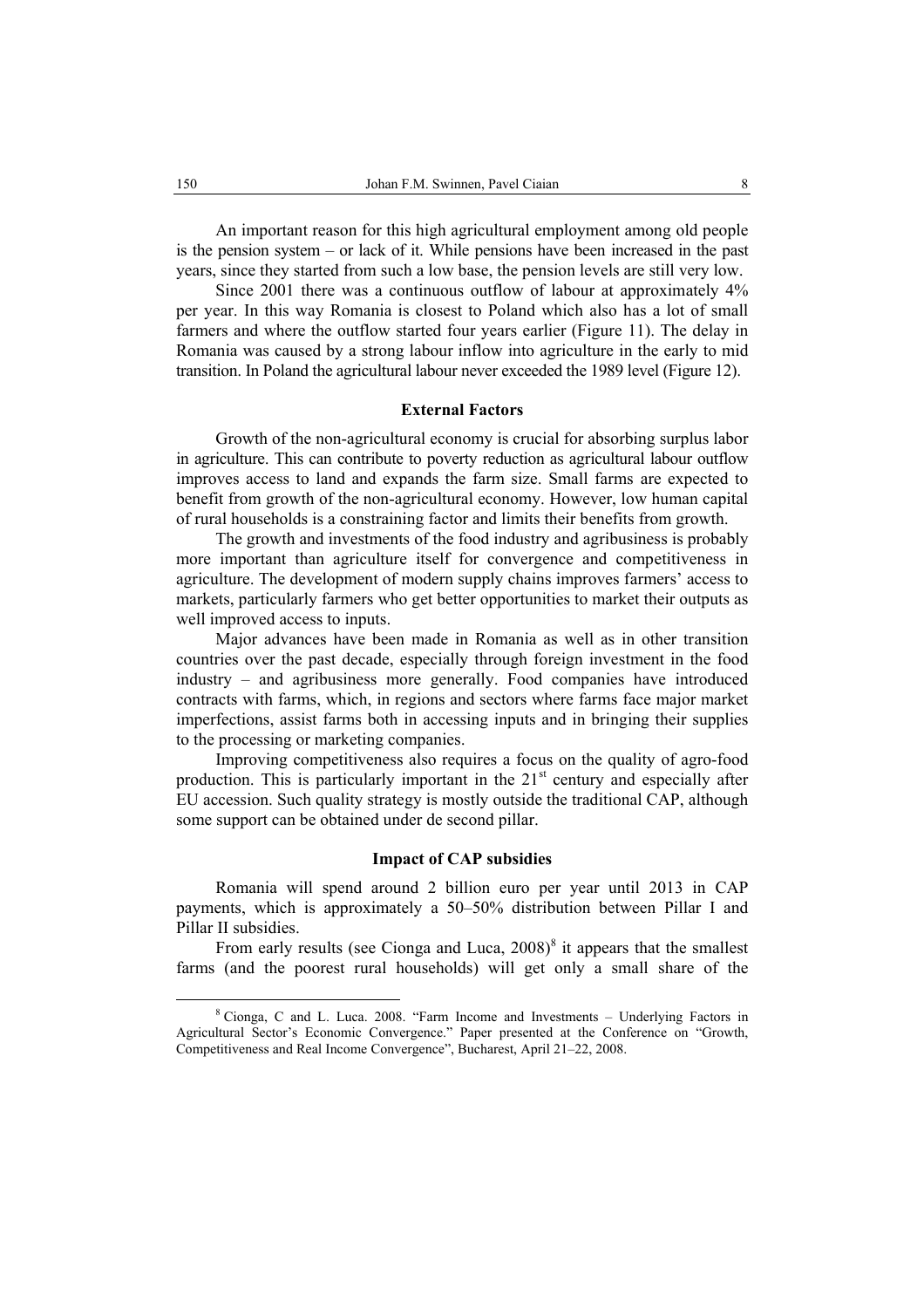subsidies. They are too small (less than one hectare) to get SAPS, and they do not know how to apply for Pillar II. According to Table 4 in Cionga and Luca (2008) only 1.2 million out of an estimated 4.1 million farms in Romania will get Single Area Payment Scheme (SAPS). Almost all of the 2.9 million farms who do not get SAPS are smaller than 5 hectares (1.8 are less than 1 ha and another 0.9 million are between 1 and 5 hectares). In contrast, all the big farms get SAPS. I and II) (or alternative policies) inequality in general and in rural areas in particular is likely to become worse. Subsidies will lead to divergence rather than to convergence.

Inequality will be affected through direct and indirect effects. Directly, poor farmers are excluded from benefiting from subsidies, while big farms will benefit from both Pillar I (SAPS) and Pillar II subsidies.

There are two indirect effects. First, due to the credit enhancing effect of subsidies, inequality will grow as SAPS will reduce credit constraints and hence allow more investments for those who get it. Second, SAPS and credit constraint reductions will increase land prices. Evidence from NMS–7 shows a sharp increase in land prices after accession (Figure 14). This may increase or reduce poverty depending on the land assets of the poorest households/smallest farms.

# CONCLUSIONS AND POLICY IMPLICATIONS

Farm fragmentation, and the need for consolidation and investment remains a major problem for Romanian agriculture, as documented in this paper. The problem has several fundamental causes and, hence, there is no miracle solution. Several of the underlying problems will have to be addressed.

One of the key structural problems is overemployment in agriculture, which puts a strong pressure on the land and constrains the supply of land for farm consolidation. This will remain an important constraint on farm consolidation unless the problem of old people requiring farming to complement their low pensions remains. Increases of farmers' pensions in combination with constraints on land use may reduce this problem. With high food prices and low pensions, there are few incentives for poor and old rural households to leave the land.

Another important constraint is that the rural infrastructure is weak, as well as the educational level (both general and professional) of the vast majority of the rural population. None of these can be changed in the short run and require important public investments.

Investment in education would contribute to several objectives, consistent with the overall objective of rural development, such as the improvement of productivity of existing enterprises, the growth of new enterprises, reduction of unemployment, and a shift of underemployed farm labour to other activities, thereby increasing labour productivity of the remaining farms. Investments to improve rural education could also reduce the incentives for young people to leave the rural areas.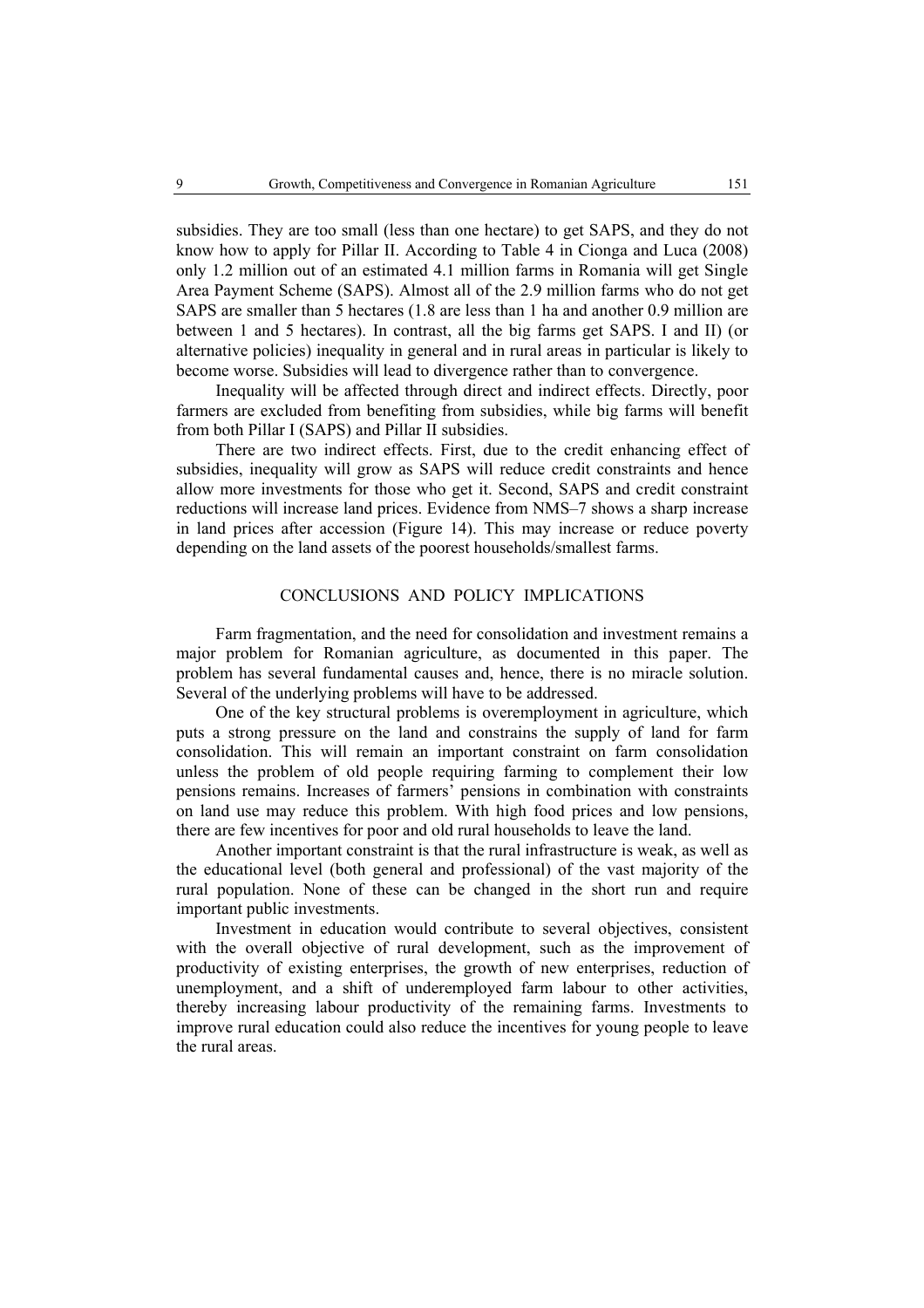The development of rural infrastructure and of institutions for facilitating access to finance in rural areas, both for farms and non-farming activities, and for access to output markets is important to encourage rural growth and employment opportunities. Access to capital and finance remains a major problem in rural areas, not just for farms but also for non-farm enterprises which are crucial for rural development. It should be an important focus for a rural development strategy. Access to output markets may come from private initiatives, but policies to support and facilitate these developments are needed.

Equal access to subsidies is important in preventing further growth in inequality between small and big farms. This would require addressing administrative burdens in accessing subsidies. Important boost to development of rural infrastructure and education or vocational training may come from CAP subsidies under Pillar II. For the period 2007–2013 around 10 billion Euros will be allocated from Pillar II in Romania: around 40% will be allocated to investments in agricultural sector, agricultural education, and restructuring and modernisation of processing and marketing of agricultural products; 23% will be allocated to environmental programmes; 25% to diversification of the rural economy and rural infrastructure; and the rest (12%) covers other assistance.

Despite the magnitude of the problems, there are many encouraging signs.

First, significant investment and consolidation is taking place in about half of the farm sector. There, large scale private farms are developing, consolidating, and investing following the privatization of the state farms and increased foreign investment in recent years.

Second, economic growth is robust in other sectors. While one should be modest in the expectations for this to solve the problem of overemployment in agriculture, one should expect that at least some of the recent influx of workers may find new employment if growth continues in the next years. This should reduce some of the pressure on farm fragmentation caused by over-employment.

Third, the inflow of foreign investment in the food industry and the agribusiness sector, and the associated pressure on domestic agri-food companies to restructure, has induced important changes in the food chain. Experience from other transition countries suggests that these investments may lead to improved access to output markets, and to inputs and credit, for farms, both small and large. While these effects are likely to differ significantly among products, they will further induce increases in profitability. Consolidation will result because the farms accessing such supply chains will increase their demand for land, and thus the (rental or sales) price of land. This in turn may cause older farmers to retire and live of rents.

Fourth, signs already indicated that the land market, in particular the land rental market, is growing and this could contribute importantly to farm consolidation and a more competitive structure.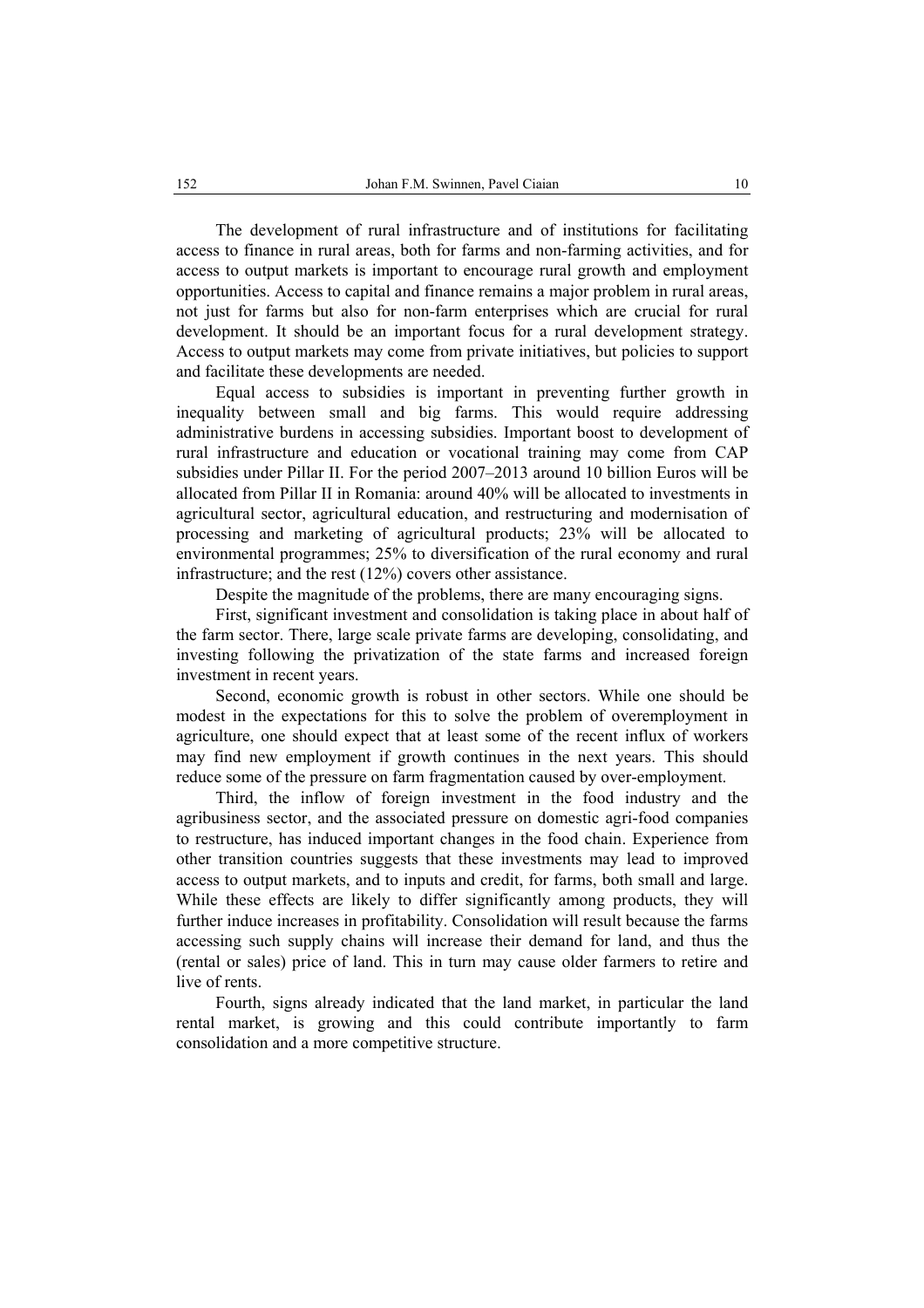

*Source: Eurostat* 





*Source: Eurostat* 

Figure 2. Unemployment in Romania and NMS7 (EU15=100).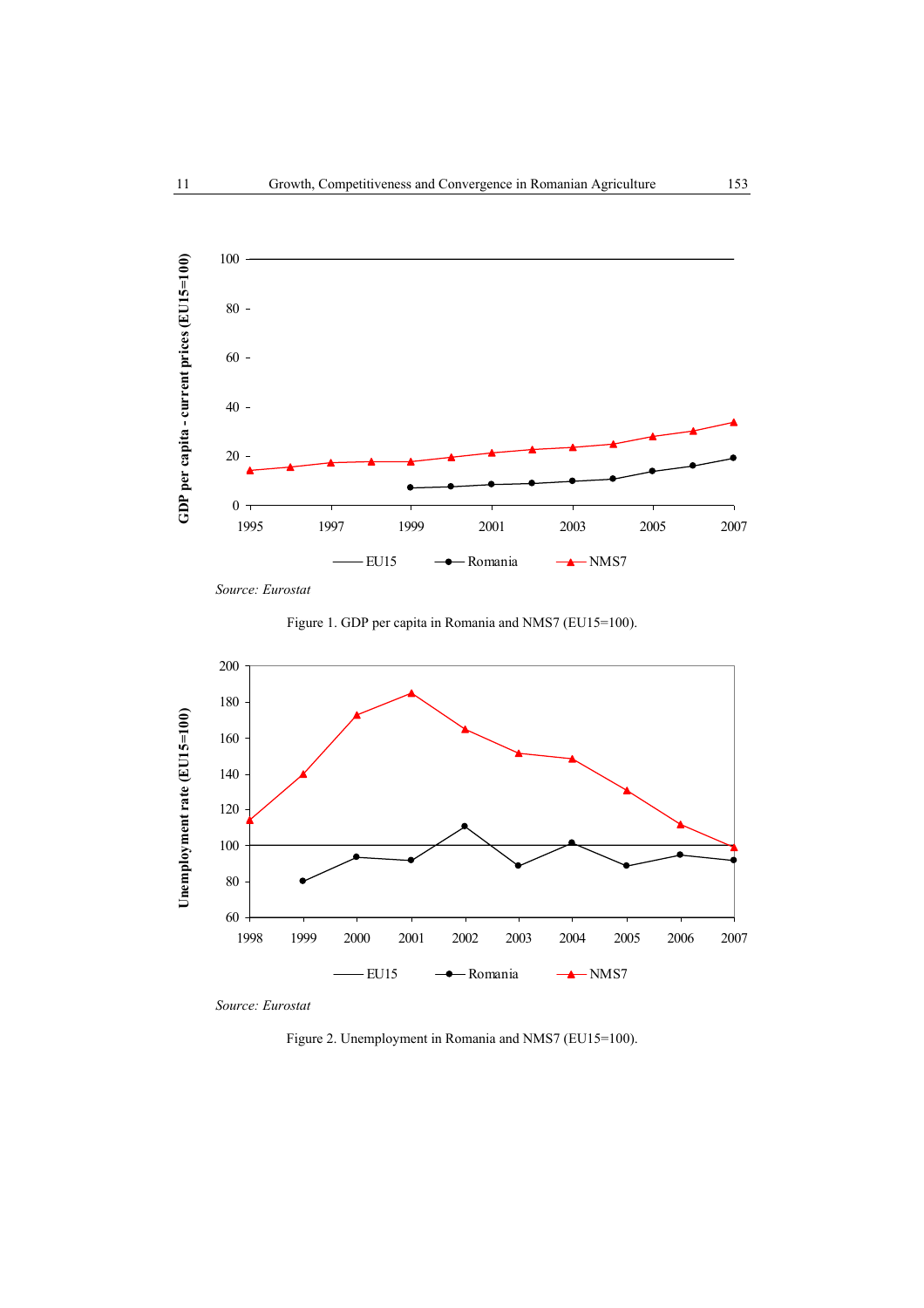

Figure 3. Share of agriculture on gross value added in Romania, NMS7 and EU–15 (%).



*Source: FAO* 

Figure 4. Agriculture production index in Romania, Hungary, Poland, and Western Europe (1990=100).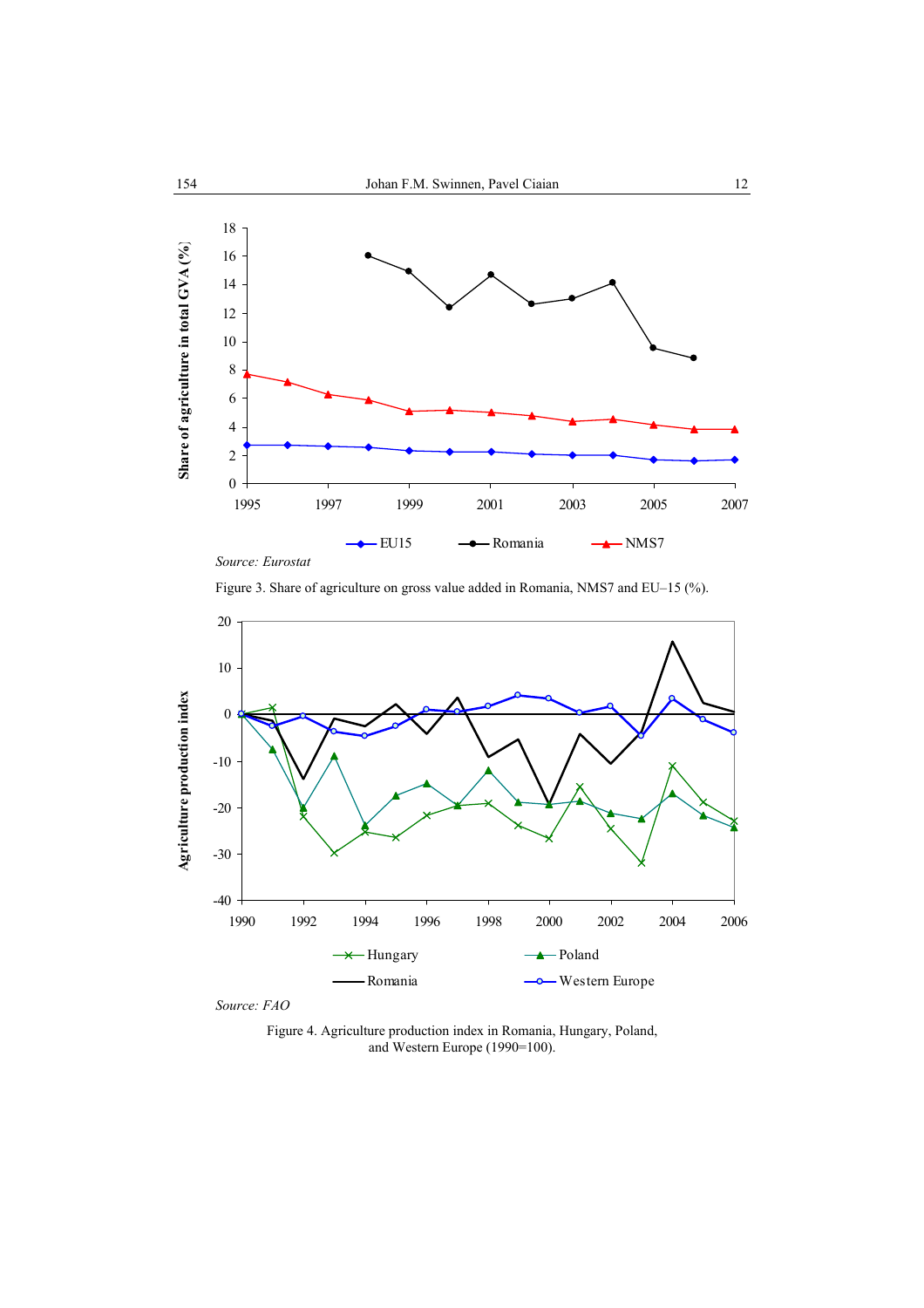

*Source: Eurostat* 





*Source: Eurostat* 

Figure 6. Agricultural gross value added pre employee in Romania, NMS7 and EU–15 (Euro).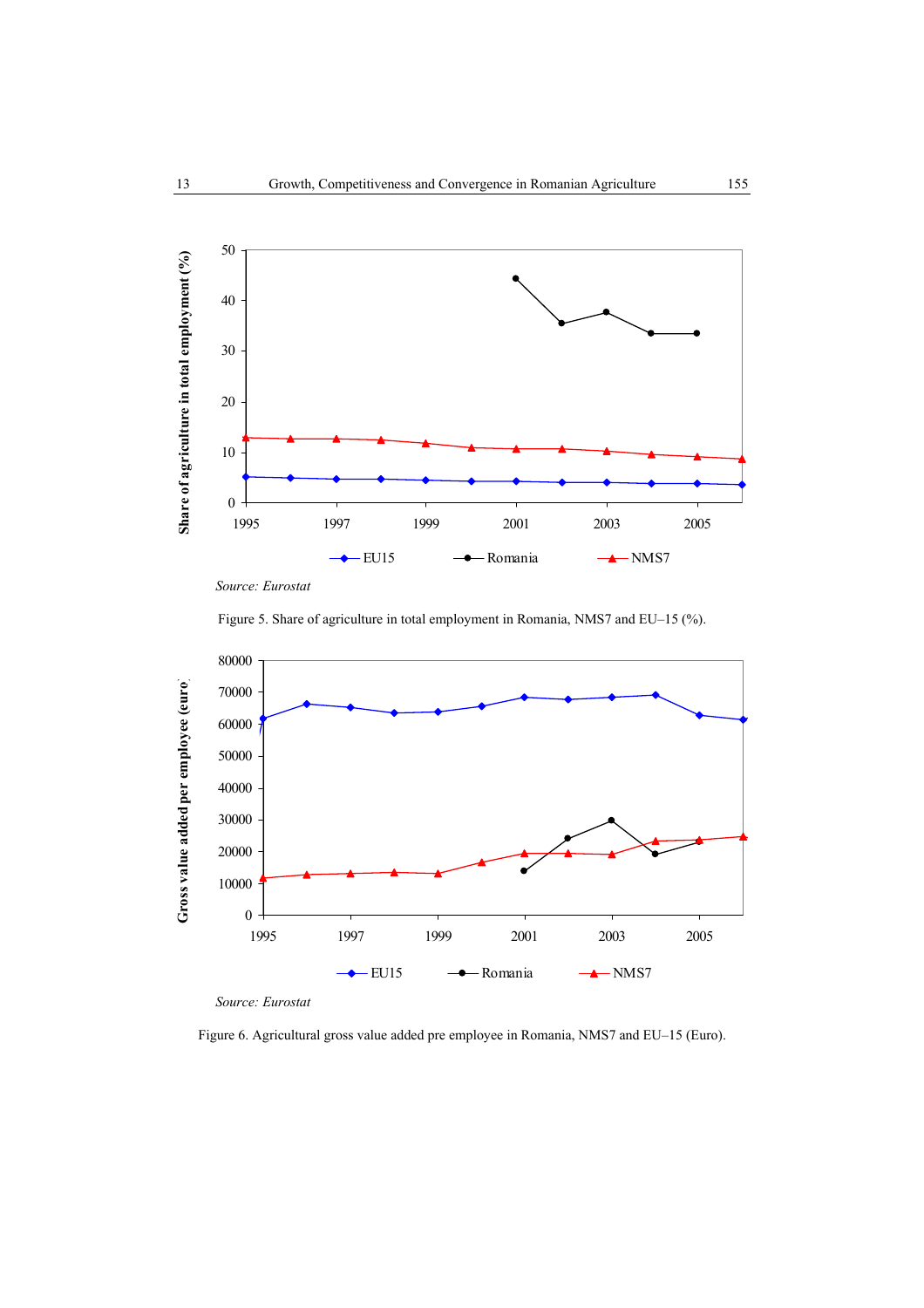

*Source: Eurostat* 





*Source: Eurostat* 

Figure 8. Milk yield in Romania and NMS7 (EU15=100).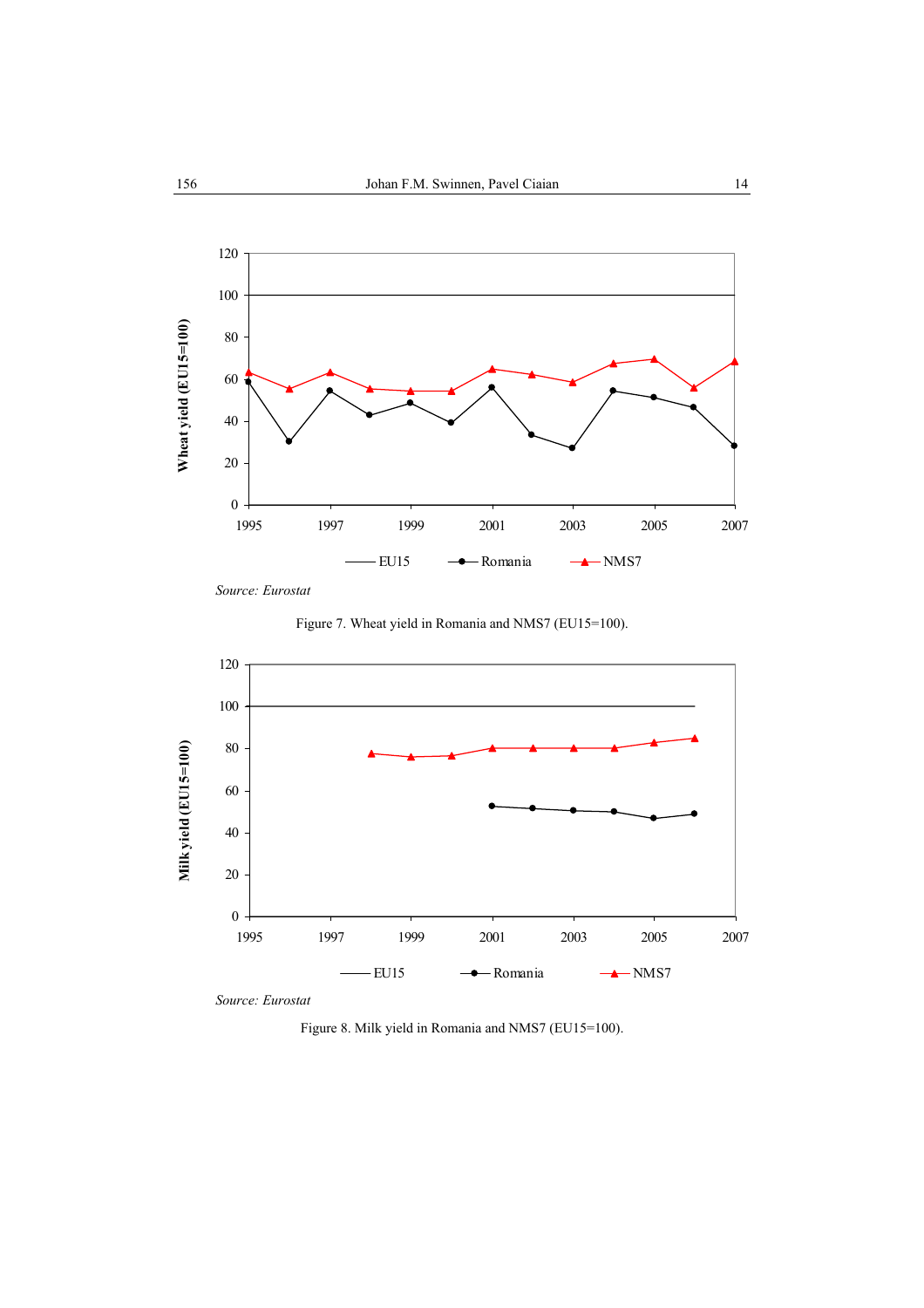

*Source: Eurostat* 

Figure 9. Share of agricultural employment in total employment in Romania, NMS7 and EU–15 (%).



*Source: Eurostat* 

Figure 10. Labour adjustment in transition.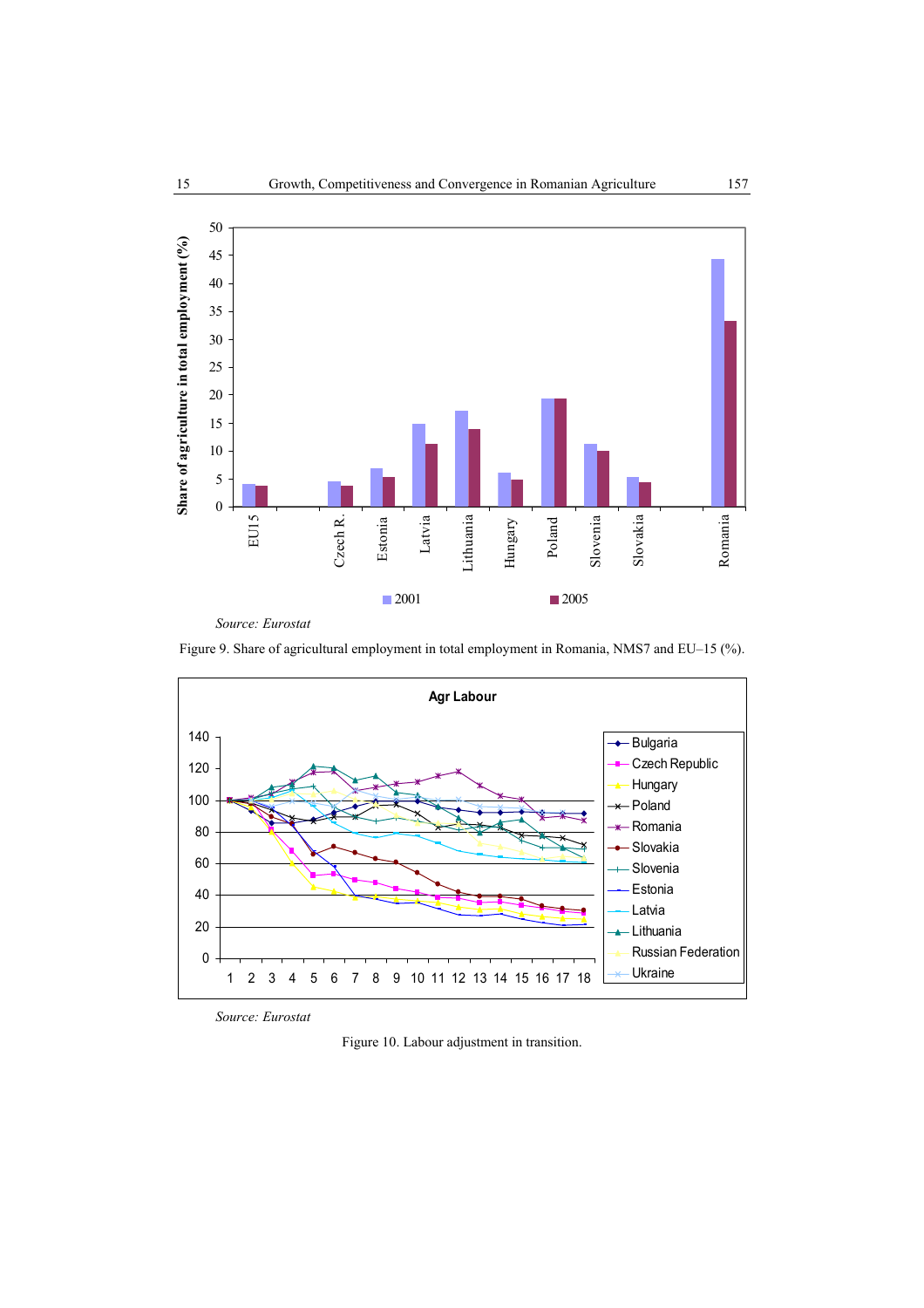

*Source: Eurostat* 





*Source: Eurostat and National Statistics* 

Figure 12. Pattern of labour development in transition.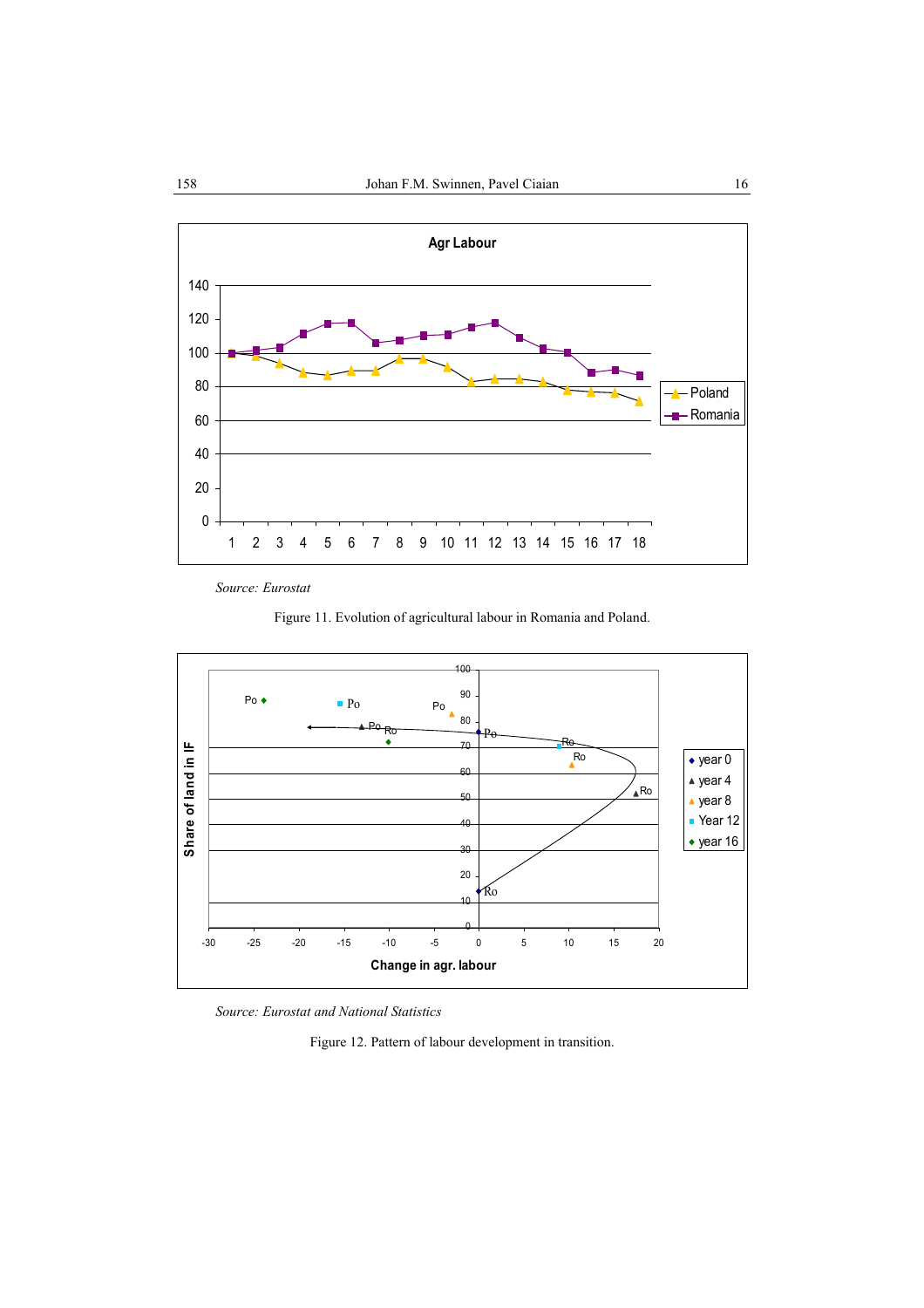

*Source: Romanian National Institute of Statistics* 

Figure 13. Employment rate by age group in rural and urban areas (%) in Romania in 2005.



*Source: National Statistics* 

Figure 14. Development of land prices in Lithuania.